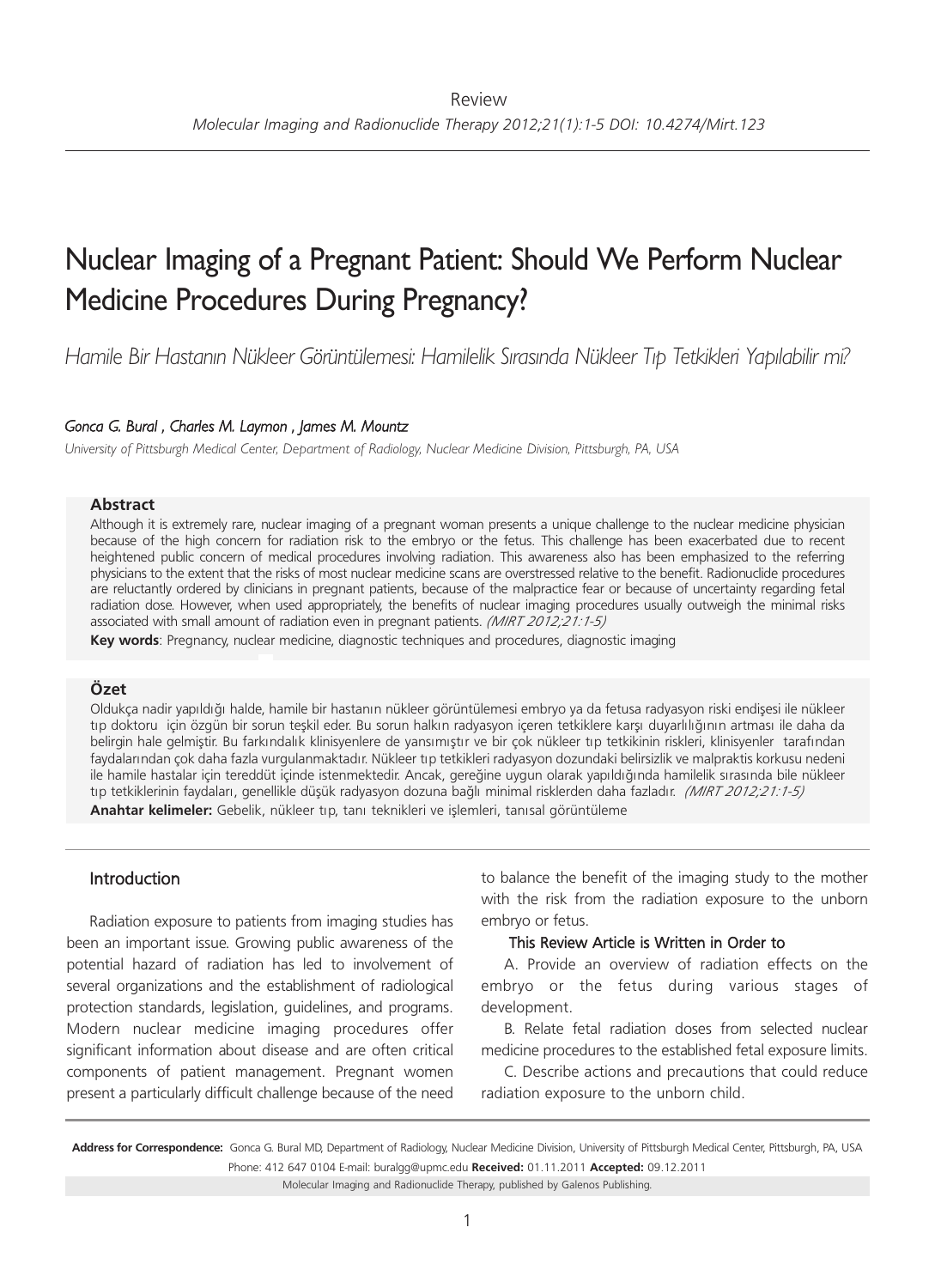Bural et al. *Nuclear Imaging of a Pregnant Patient*

D. Briefly discuss the current literature on nuclear imaging of a pregnant patient.

E. Describe factors entering into the cost to benefit decision analysis for nuclear medicine procedures during pregnancy and emphasize the necessity of communication of these to the referring physicians and the patient.

## **A. Radiation Effects on the Embryo or the Fetus During Various Stages of Development**

The possible effects associated with prenatal radiation exposure include immediate effects (such as fetal death or malformations) or increased risk for cancer later in life.

Early Gestation / First Trimester: At this stage, the rate of fetal growth is very rapid and the fetus is at its most radiation-sensitive stage. It is believed that radiation injury during early gestation is an "all-or-nothing" effect (1).

Second Trimester: The overall growth rate of the fetus has slowed during this period. However, the major organ systems are beginning to differentiate. The fetus is in its most sensitive stage to radiation. The incidence of gross congenital malformations and mental retardation are dose-related and appear to have thresholds (1).

Third Trimester: Irradiation during this period may deplete cell populations at very high doses (over 50 rem), but will not result in gross organ malformations (1).

Before about 2 weeks gestation (the time after conception), the health effect of concern from an exposure of  $> 0.1$  gray (Gy) or 10 rads is the death of the embryo\* (2,3). If the embryo survives, radiation-induced noncancer health effects are unlikely, no matter what the radiation dose (2,3).

From about 16 weeks' gestation to birth, radiationinduced noncancer health effects are unlikely below about 0.50 Gy (50 rads) (2). Radiation may significantly effect brain development among persons exposed at 8-15 weeks' gestation. Atomic bomb survivor data indicate that, the average IQ loss is approximately 25-31 points per Gy (per 100 rads) above 0.1 Gy (10 rads), and the risk for severe mental retardation is approximately 40% per Gy (per 100 rads), above 0.1 Gy (10 rads). The central nervous system is less sensitive in the 16- to 25-week stage of gestation. In the 16- to 25-week stage the average IQ loss is approximately 13-21 points per Gy (per 100 rads) at doses above 0.7 Gy (70 rads) (4,5).

# **B. Fetal Radiation Doses From Selected Nuclear Medicine Procedures and the Established Fetal Exposure Limits**

Fetal radiation doses for selected nuclear medicine procedures are given in Table 1 (6). These values can be compared with the dose to the conceptus from naturally occurring background radiation, which is approximately 0.5-1 mSv (50-100 millirem; 0.0005-0.001 Gy) for the entire period of gestation (7).

Most researchers agree that a dose of <0.05 Gy (5 rads) represents non-measurable noncancer risk to the embryo or fetus at any stage of gestation. Beyond about 26 weeks, the fetus is less sensitive to the noncancer health effects of radiation exposure than in any other stage of gestation. At doses above 1 Gy (100 rads) the risks for miscarriage and neonatal death increases.

International Commission on Radiological Protection Publication (ICRP) 84 "Pregnancy and Medical Radiation",

| <b>Tracer</b>                 | Dose (mCi) | <3 months   | 3 months    | 6 months   | 9 months    |
|-------------------------------|------------|-------------|-------------|------------|-------------|
| 18F FDG                       | 10         | 999 (9.99)  | 629 (6.29)  | 348 (3.48) | 300(3)      |
| $111\text{ln}$ WBC            | 0.5        | 260(2.6)    | 192 (1.92)  | 192 (1.92) | 188 (1.88)  |
| 99mTc DMSA                    | 6          | 112(1.12)   | 103(1.03)   | 88 (0.88)  | 75 (0.75)   |
| 99m <sub>Tc</sub> DTPA        | 20         | 900(9)      | 653 (6.53)  | 308 (3.08) | 353 (0.353) |
| 99mTc DTPA Aerosol            | 1.1        | 23(0.23)    | 17(0.17)    | 9(0.09)    | 12(0.12)    |
| 99m <sub>Tc</sub> MAA         | 6          | 62(0.62)    | 88 (0.88)   | 110(1.1)   | 88 (0.88)   |
| 99mTc Disofenin               | 10         | 595 (5.95)  | 525(5.25)   | 420(4.2)   | 235(2.35)   |
| 99mTc MAG3                    | 20         | 1350 (13.5) | 1050 (10.5) | 413(4.13)  | 390(3.9)    |
| 99m <sub>Tc</sub> MDP         | 20         | 458 (4.58)  | 405 (4.05)  | 203(2.03)  | 180(1.8)    |
| 99mTc RBC in vitro            | 25         | 632 (6.32)  | 437 (4.37)  | 316(3.16)  | 260(2.6)    |
| 99m <sub>Tc</sub> RBC in vivo | 15         | 595 (5.95)  | 400(4)      | 307 (3.07) | 251(2.51)   |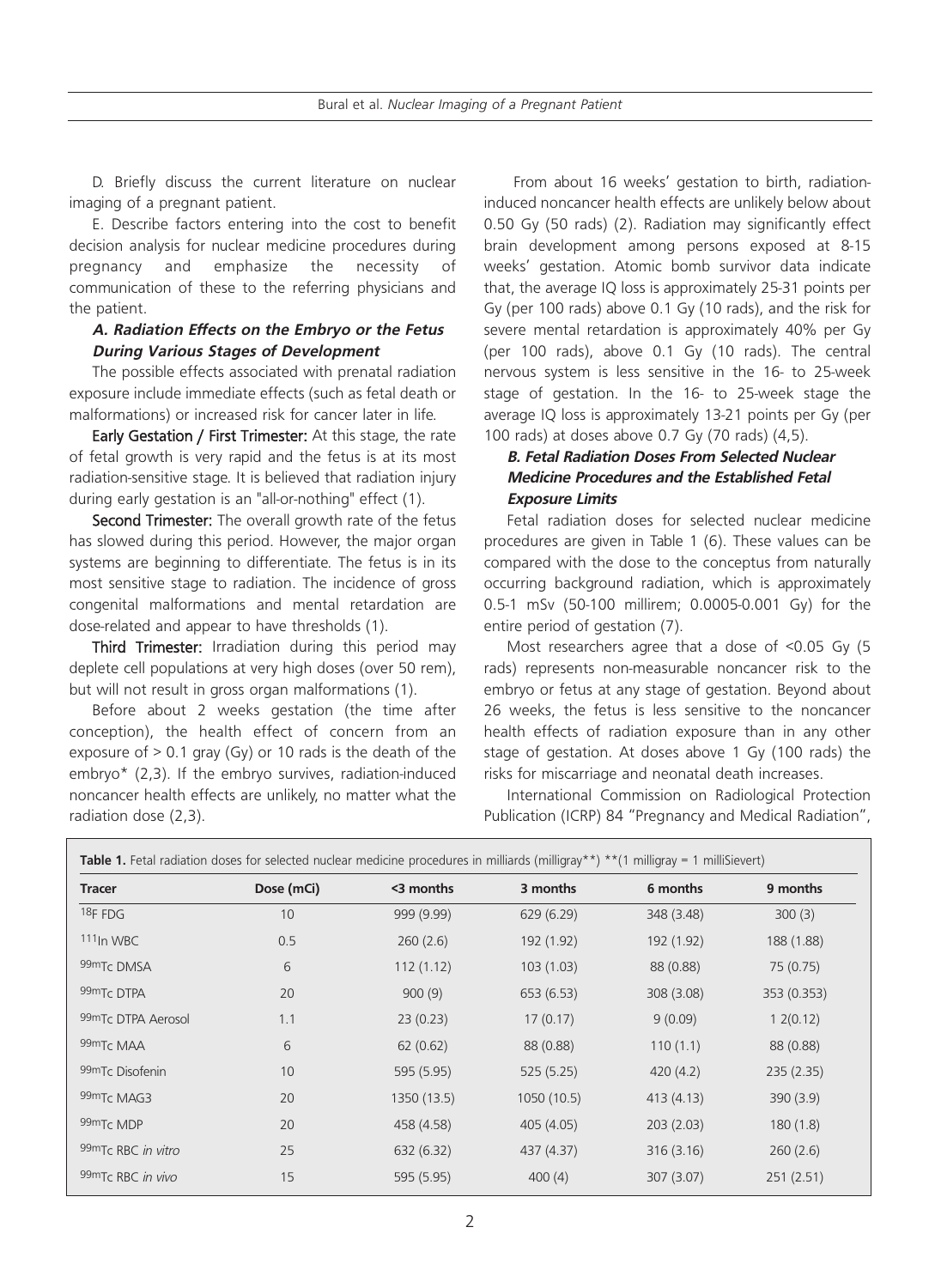| Bural et al. Nuclear Imaging of a Pregnant Patient |  |  |  |
|----------------------------------------------------|--|--|--|
|----------------------------------------------------|--|--|--|

|                                                                                                         | DEPARTMENT OF RADIOLOGY, DIVISION OF NUCLEAR MEDICINE<br>INFORMED CONSENT FOR DIAGNOSTIC NUCLEAR MEDICINE PROCEEDURES DURING PREGNANCY                                                                                                                                                                           |  |  |  |
|---------------------------------------------------------------------------------------------------------|------------------------------------------------------------------------------------------------------------------------------------------------------------------------------------------------------------------------------------------------------------------------------------------------------------------|--|--|--|
|                                                                                                         | DATE: the contract of the contract of the contract of the contract of the contract of the contract of the contract of the contract of the contract of the contract of the contract of the contract of the contract of the cont                                                                                   |  |  |  |
|                                                                                                         | MRN: Andrew March 2007                                                                                                                                                                                                                                                                                           |  |  |  |
|                                                                                                         |                                                                                                                                                                                                                                                                                                                  |  |  |  |
|                                                                                                         | I am pregnant and the doctor has explained that this examination will expose both me and the fetus to a small dose of radiation. This could be harmful, although the exact<br>risks are not known. The doctor has explained to me the risks, benefits and alternatives, and I fully understand all of the above. |  |  |  |
| ed to me that this examination be performed.                                                            | I understand that alternative procedures may be used to diagnose my condition. However, my doctor has considered the risks, benefits, and alternatives and has recommend-                                                                                                                                        |  |  |  |
| assist him/her to perform this examination.                                                             | I have had the opportunity to ask questions, and based upon my understanding of this examination, I give my consent to the doctor and such other persons as are needed to                                                                                                                                        |  |  |  |
|                                                                                                         |                                                                                                                                                                                                                                                                                                                  |  |  |  |
| Nuclear Medicine Physician Signature                                                                    |                                                                                                                                                                                                                                                                                                                  |  |  |  |
|                                                                                                         |                                                                                                                                                                                                                                                                                                                  |  |  |  |
| Patient Signature                                                                                       |                                                                                                                                                                                                                                                                                                                  |  |  |  |
|                                                                                                         | Date/Time: and the control of the control of the control of the control of the control of the control of the control of the control of the control of the control of the control of the control of the control of the control                                                                                    |  |  |  |
| Witness Signature                                                                                       |                                                                                                                                                                                                                                                                                                                  |  |  |  |
| If patient is unable to provide consent, physician signature is required to document medical necessity. |                                                                                                                                                                                                                                                                                                                  |  |  |  |

reported that "Prenatal doses from most properly done diagnostic procedures present no measurably increased risk of prenatal death, malformation, or impairment of mental development over the background incidence of these entities" (8). The commission also stated, "Fetal doses below 100 mGy (10 rad) should not be considered a reason for terminating a pregnancy (8)".

ICRP Publication 84 states that radiation induced malformations have a threshold of 50 to 100 mGy (5-10 rad). At fetal doses in excess of 500 mGy (50 rad), there can be significant fetal damage, the magnitude and type of which is a function of dose and stage of the pregnancy. A fetal dose of 100 mGy (10 rad) has a very small risk of radiation-induced cancer. At this level, there is over a 99 percent (99%) chance the exposed fetus will not develop childhood cancer or leukemia.

Most standard nuclear medicine procedures produce fetal radiation doses below 50 mSv (5,000 millirem). The National Council on Radiation Protection and Measurements and the American College of Obstetricians and Gynecologists agree that the potential health risks to a fetus are not increased from most standard medical tests with a radiation dose below 50 mSv (9). Potential health risks may increase for combinations of several tests that result in radiation doses that exceed 50 mSv, depending on the dose and on the stage of pregnancy (9).

## **C. Actions and Precautions that Could Reduce Radiation Exposure to the Unborn Child**

In females of child-bearing age, preprocedural questioning and testing should be made to determine who is, or could be, pregnant, prior to radiation exposure. A missed period in a regularly menstruating woman should be considered due to pregnancy, until proven otherwise.

For most, but not all diagnostic imaging studies, fetal dose (and dose in general) can be reduced by a reduction in administered activity (e.g. ½ a typical administration) with a corresponding increase an imaging time (e.g. double) to preserve image quality.

Due to the fact that the some tracers are metabolized and excreted by the kidneys, and thus accumulate in the bladder, an effective method for reducing absorbed radiation dose to the fetus is to catheterize the bladder with simultaneous provision of intravenous hydration during the procedure.

Nuclear medicine physicians should be aware that some radionuclides cross the placenta and pose increased fetal risks. An important example is I-131. The fetal thyroid accumulates iodine after about 10 weeks of gestational age. High fetal thyroid doses from radioiodine can result in permanent hypothyroidism. If pregnancy is discovered within 12 h of radio-iodine administration,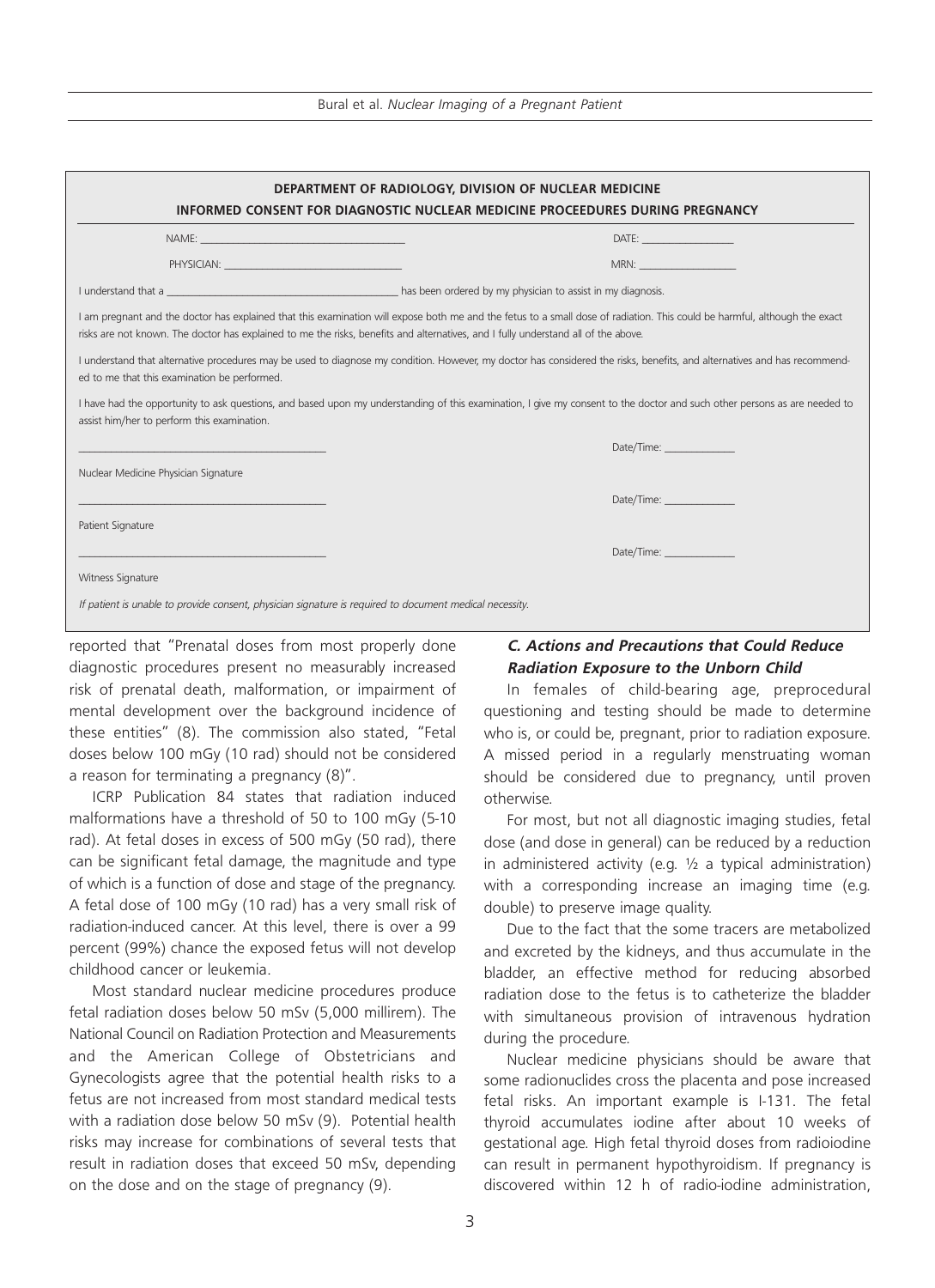

**Figure 1.** Selected images from the one minute per frame sequential images of an in vitro gastrointestinal bleeding scan on a 6-month-old pregnant woman. At 4 minutes after injection (A) there is tracer accumulation in the liver, spleen, the major blood vessels and the uterus. Increased tracer accumulation is seen in lateral walls of the uterus more on the left than the right, during the beginning of the study. This likely represents the normal perfusion to the placenta. At 15 minutes, time there is diffuse activity seen over the gestational uterus. Faint area of mildly increased activity accumulation within the uterus is noted. This central activity changes position over the course of the scan represents the viable fetus (B). The activity in the fetus is probably due to radioactive break down components of Tc-99m RBCs since intact RBCs do not normally cross the placenta. At 40 minutes (C) there is seen to be more prominent activity accumulation in the viable fetus. The final image at 60 minutes (D) shows a more clearly defined "blush" of activity in the left upper quadrant questionable for a GI bleeding (arrowhead) and an angiography showed a gastrosplenic arteriovenous malformation (AVM)

prompt oral administration of stable potassium iodine (60- 130 mg) to the mother can reduce fetal thyroid dose. This may need to be repeated several times (8).

### **D. Current Literature on Nuclear Imaging of Pregnant Patient**

Although it is extremely rare, a few nuclear medicine imaging procedures have been performed and reported on pregnant patients including a recent study with 18F FDG PET/CT.

Six 18F-FDG PET studies were performed on five pregnant women with malignancies. The fetal radiation doses were assessed and found that the doses were significantly below the threshold for deterministic effects of radiation exposure to the fetus, and all patients ultimately delivered healthy infants without visible abnormalities (10).

Bagga reported an 18 F-FDG PET/CT scan that was performed on a pregnant subject where Hodgkin lymphoma was diagnosed (11). The patient was counseled about radiation exposure and elected to have a therapeutic abortion than underwent chemotherapy after the scan.

After imaging a pregnant patient with a Tc-99m macroaggregated albumin (MAA) perfusion study and a Tc-99m DTPA aerosol ventilation study, Marcus et al. have concluded that the risk to mother and fetus from an undiagnosed pulmonary embolism outweighed the small risk to the fetus from radiation (12). This conclusion was shared by Ponto (13) who performed fetal dosimetry calculations related to the studies described by Marcus et al.

Baker et al. presented cases in which pregnant breast cancer patients were evaluated for metastatic disease using Tc-99m MDP bone scans (14). To minimize fetal absorbed dose, tracer injection was reduced by half and imaging time was doubled.

Palestro et al. published the incidental diagnosis of pregnancy on Tc-99m MDP and Ga-67 citrate scans of a pregnant patient who was under evaluation for low back pain and discussed the estimated fetal radiation doses from these scans (15).

Padit-Taskar et al. performed a study to assess the amount of radiation exposure to the fetus during breast surgery involving sentinel lymph node (SLN) mapping using technetium-99m sulfur colloid (TSC) and compared this exposure to the federal regulatory limits (16). It was concluded that the maximal fetal doses during breast surgery involving TSC for SLN mapping are small and well below levels associated with risk concerns. At the administered activity levels (0.1 mCi and 0.5 mCi), pregnancy was not be considered a contraindication for SLN mapping in breast cancer utilizing TSC.

After obtaining informed consent, a gastrointestinal bleeding study was performed in a pregnant patient during the 6 months of pregnancy who presented with hematemesis and dark blood in stool at our institution (Figure 1). An example of the informed consent document is provided. Bleeding scan showed faint tracer accumulation in the left upper quadrant questionable for a GI bleed which prompted an angiography. The angiogram showed a gastrosplenic arteriovenous malformation (AVM), and the patient therefore underwent interventional embolization of the AVM. After her condition stabilized, she was discharged from the hospital. The radiation dose to the fetus for a Tc-99m RBC-in vitro scan with an administered dose of 20 mCi, was calculated as 2.52 mGy (252 millirads) at 6 months and reported (17).